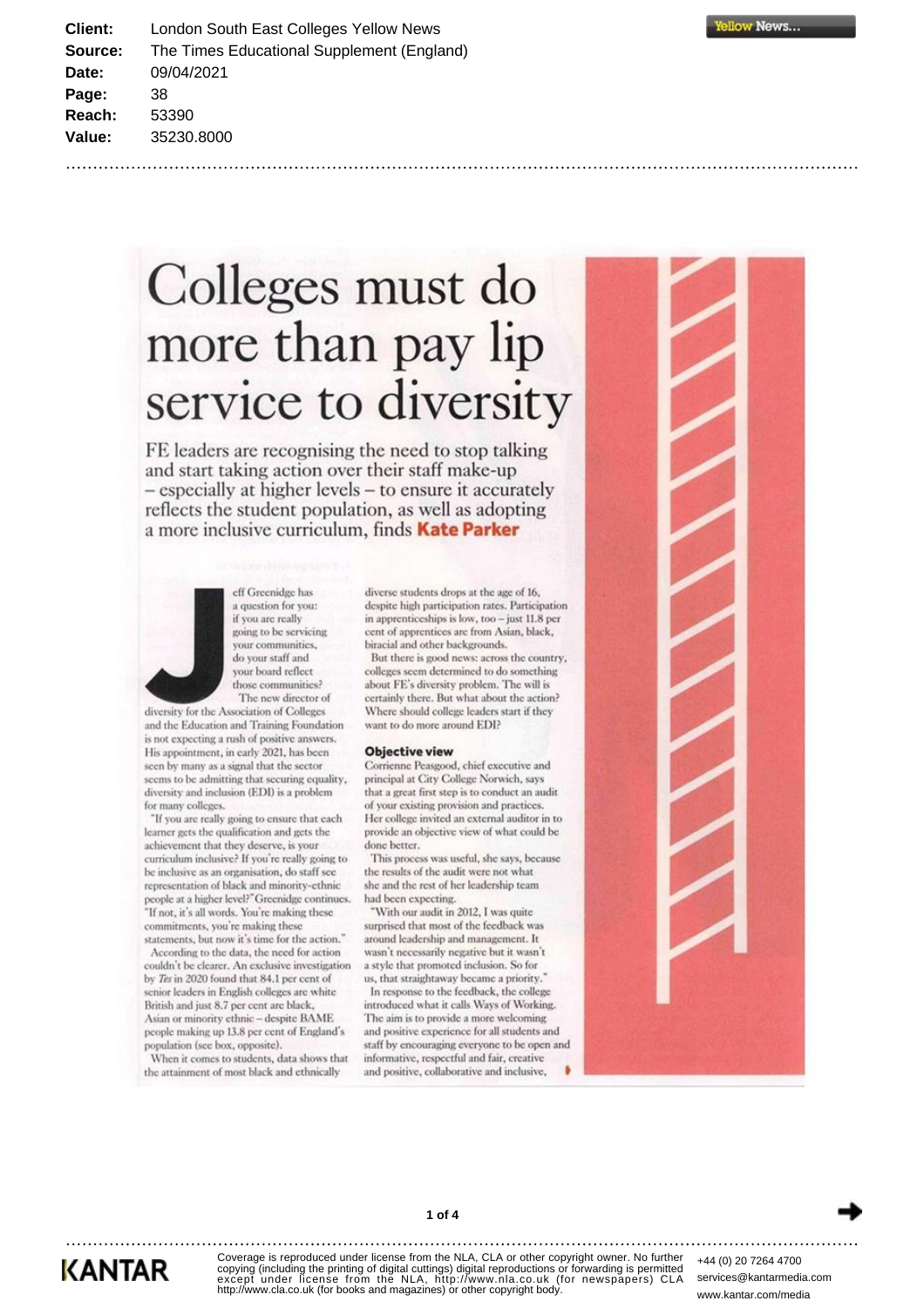**Client:** London South East Colleges Yellow News **Source:** The Times Educational Supplement (England) **Date:** 09/04/2021 **Page:** 38 **Reach:** 53390 **Value:** 35230.8000







Coverage is reproduced under license from the NLA, CLA or other copyright owner. No further<br>copying (including the printing of digital cuttings) digital reproductions or forwarding is permitted<br>except\_under\_license\_from\_th

**2 of 4**

+44 (0) 20 7264 4700 services@kantarmedia.com www.kantar.com/media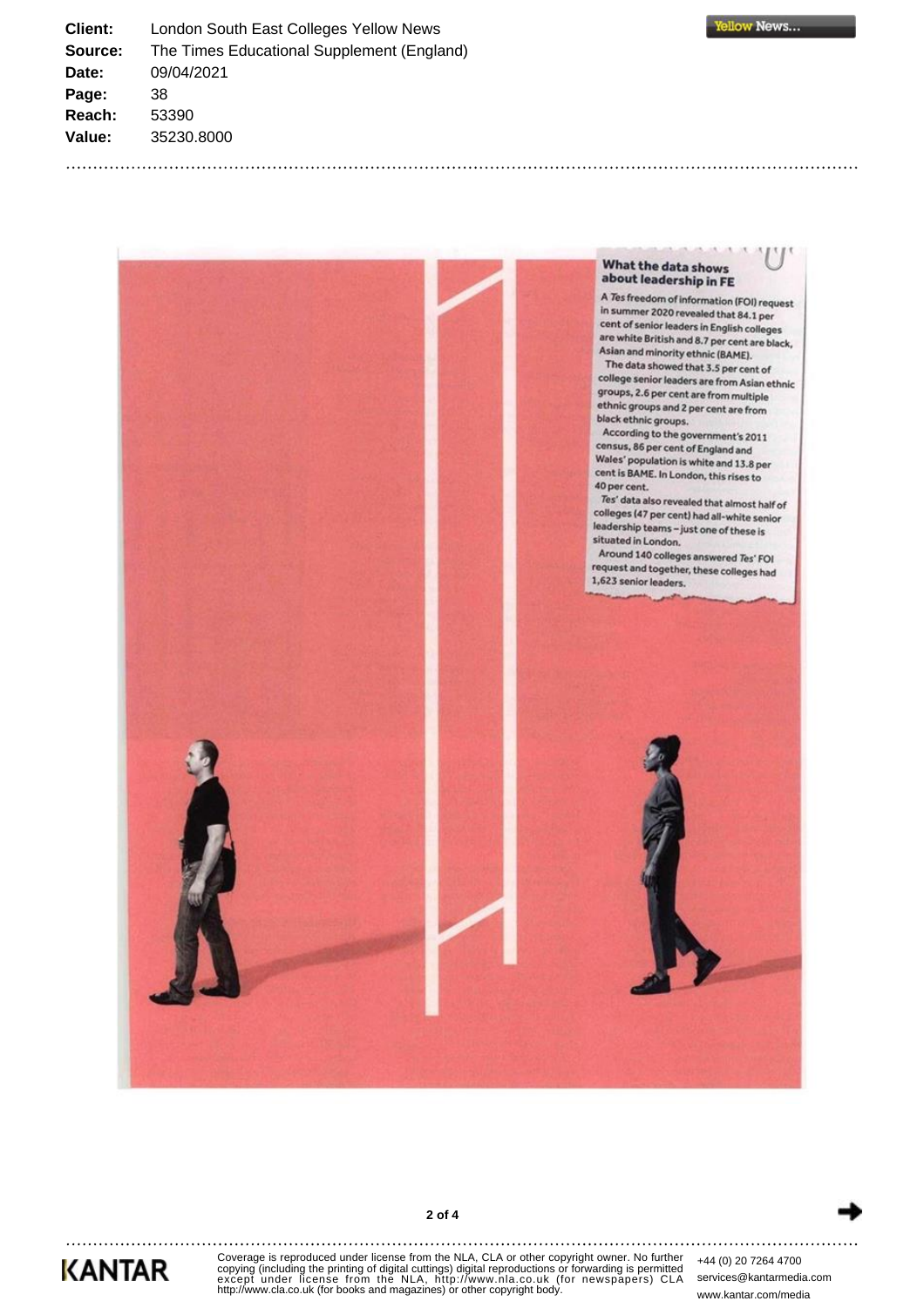## **SELOOPPORTER LA PROPERTY POOP** The Black FE Leadership Group's toolkit

#### Curriculum

- There should be a radical revision of further education curricula and qualifications.
- · It should reflect contemporary British values, the influence of colonial history on society, and the contributions of black\* people to the arts, sciences and technology - historically and now - and consider the impact of racism on communities.

#### Culture

- · Antiracism should be central to continuing professional development.
- Include race equality as a central component across training and development programmes, and for teaching training, include antiracist pedagogy.

### Institutions to publish

data annually Publish college/training provider data on student performance, workforce, leadership and governance by ethnicity, including actions to address gaps.

#### Organisations to publish data annually

Publish sector organisation data on workforce, leadership and governance by ethnicity, including actions to address gaps.

## Advisory groups led by experts

**Ensure leaders of advisory** boards/committees focusing on race equality possess insight and expertise in antiracism.

#### Climate

- . Redress the imbalances in recruitment processes.
- · Implement recruitment processes that proactively address imbalances in the ethnicity profile of the workforce at all levels.

#### **Quality systems spotlight** race equality **Evaluate the effectiveness** of pedagogy, provision and

leadership in relation to race equality.

#### FE commissioner and statutory bodies incorporate race equality assessments

 $177000$ 

Incorporate race equality data and impact assessments in all FE commissioner and other statutory bodies reviews, reports and recommendations.

**Best practice frameworks** Collaborate to develop and cascade best practice antiracist frameworks across the FE sector.

**Communication, positive** optics and messaging Ensure fair treatment and positive advocacy of black students, staff and communities through all internal and external communications.

\*"Black" is used as an inclusive definition for people from ethnically diverse backgrounds who share a lived experience of the effects of racism



consistent and responsible, exemplary and tenacious, and aspirational and entrepreneurial.

As well as a college ID badge, every member of staff now has a Ways of Working badge, which lists the seven characteristics and highlights one "way of working" that the college is particularly focusing on that week.

'We use them in recruitment; we appraise people against them before appraising them<br>against their job description," Peasgood explains. "We talk about diversity and making better decisions. For us, it's not just about doing your job, it's about doing it within our Ways of Working and within that inclusive culture."

Janet Curtis-Broni, group chief people officer for London South East Colleges group, agrees that improving EDI has to start with taking an honest look at existing practices. She has found that analysing your college's data is an important part of any audit you conduct.

Her college group has interrogated its data set to identify gaps in achievement,

attainment and engagement, in a bid to understand how those gaps can be tackled. One gap, for example, is around the attainment of black boys of Caribbean heritage. In response, the group has put out a "call for action" to encourage staff to apply for external research grants to find solutions in this area.

Last summer, the group also started Enough is Enough, a 10-year internal grant programme which grants staff and students funding from the group's budget for initiatives that seek to tackle inequality.

Currently, there are five such initiatives under way, three of which are staff led. These are: empowering students to be involved in EDI activities; encouraging students with special educational needs and disability (SEND) to be involved in extracurricular activities: and re-engaging students who are at risk of exclusion. There are also two student-led initiatives, both by students with SEND, one of whom wants to produce a play and the other who wants to produce a film.

"The grants programme is really about enabling our staff and students to engage and undertake EDI projects, which will bring about impact," says Curtis-Broni. "There has been a lot of discussion about EDI for a while now, and we can produce lots of policy papers and strategies, but the real impact comes from implementing action. We wanted to have an approach that all our members of staff and all our students can contribute to, using a bottom-up approach.'

#### **Uncomfortable conversations**

Having conversations with staff and students about EDI is also important, Curtis-Broni adds, even if those conversations can be uncomfortable.

She says that after the death of George Floyd, "we had open conversations with all staff [about that], and we've had another one about the use of the acronym 'BAME".

BAME stands for black, Asian and minority ethnic, and is now widely used. However, critics claim that such acronyms are unhelpful as they force everyone who is non-white



**KANTAR** 

Coverage is reproduced under license from the NLA, CLA or other copyright owner. No further copying (including the printing of digital cuttings) digital reproductions or forwarding is permitted except under license from the NLA, http://www.nla.co.uk (for newspapers) CLA<br>http://www.cla.co.uk (for books and magazines) or other copyright body.

+44 (0) 20 7264 4700 services@kantarmedia.com www.kantar.com/media